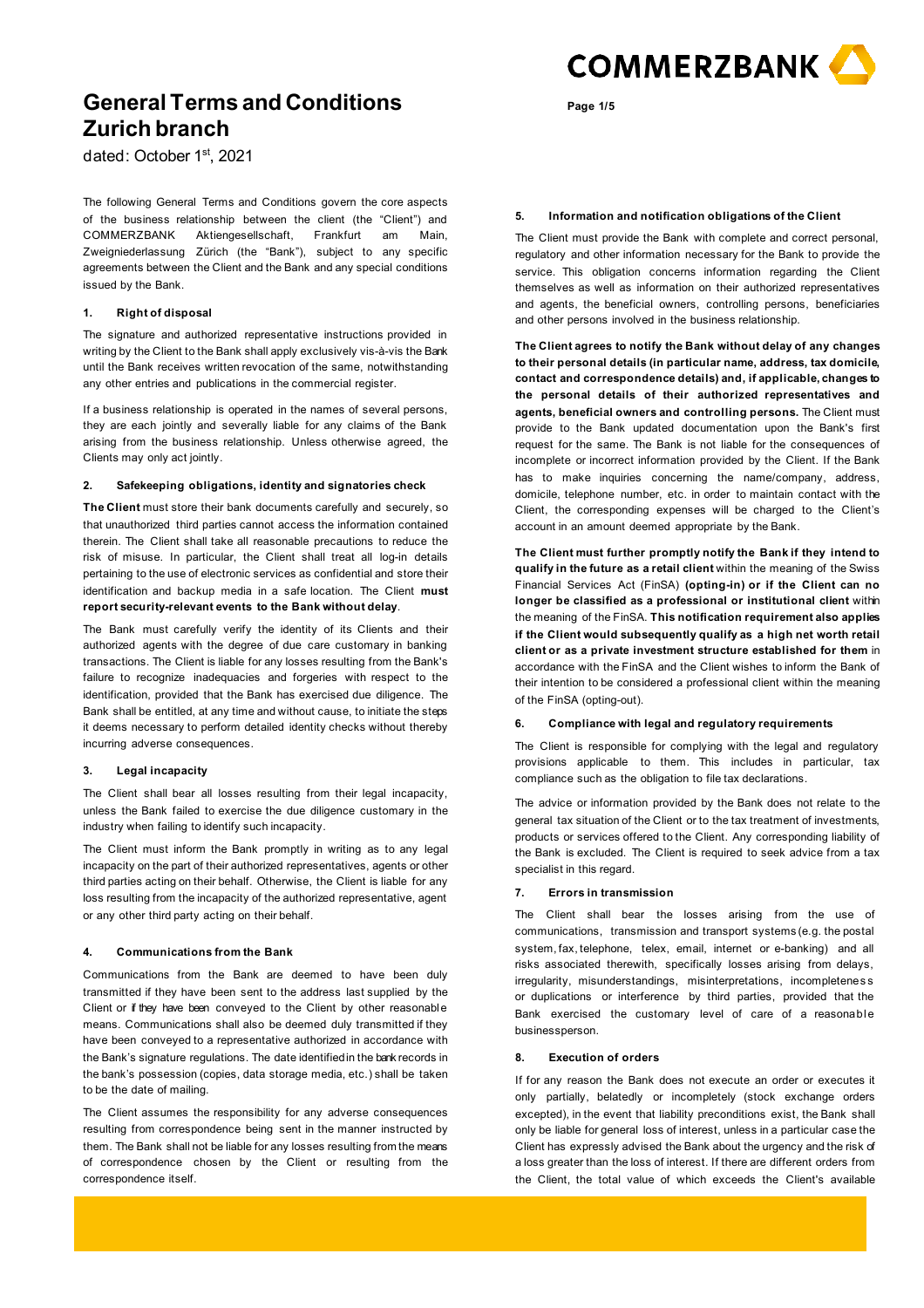balance or credit limit, the Bank shall be entitled to decide at its own discretion which orders shall be carriedout inwhole orin part, irrespective of the date or time the orders were received. For incoming payments in favor of a Client that has several debt relations with the Bank, the Bank reserves the right to decide against which liabilities the payment shall be credited. The Bank shall be entitled to cancel transactions recorded in error without prior consultation.

Unless express agreements govern the contrary, the Bank shall in no way be obligated to undertake administrative actions without the Client's specific instruction. If, in the Bank's view, urgent action is necessary and the Client cannot be contacted in time, the Bank is authorized, but not required, to take immediate measures at its own discretion.

The Bank is not obligated to carry out any instructions or orders received via email or other electronic means, unless a specific written agreement exists.

Pending orders do not expire in the event of the Client's incapacity or bankruptcy.

#### **9. Complaints**

The Client must raise complaints regarding the execution or non-execution of orders of any kind, account, billing or deposit statements (in favor of and to the debit of the Client) as well as other notifications immediately upon receipt of the relevant notification, but at the latest within 30 days or the deadline set by the Bank. Otherwise they are deemed to have been approved. In the case of absence of an expected notification, the complaint must be made by the Client as soon as the notification would have been received by the Client according to ordinary postage times.

The express or implied acceptance of the account or balance statement comprises the approval of all items included therein and any reservations of the Bank. If the account or balance is to the Client's debit, it shall be considered as having been accepted by them if no objection is made within the applicable period and if the account relationship is continued.

If a claim is late, the Client shall bear any losses arising as a result thereof.

# **10. Bank's right of lien and set-off**

The Bank shall have a lien on all assets (in particular on securities, securities coupons including the rights certified therein, uncertified bookentry securities, securities with deferred printing, book-entries, accounts receivable, documents regarding accounts receivable and shares, on cash, treasury notes, precious metals and other valuables and on all balances in Swiss Francs and those in foreign currencies or their equivalent in Swiss Francs (along with all outstanding and future earnings and benefits of any kind, such as, in particular, interest, dividends, subscription rights, preemption subscription rights and voting rights, liquidation proceeds, etc.)), which it keeps or holds, or will keep or hold for the Client's account, whether on its premises or elsewhere, and a right of set-off with respect to all its present and future claims (conditional as well as unconditional) arising from the banking relationship, irrespective of the due date, the currency and the legal nature (claim based on contract, tort, unjust enrichment or claim of another nature), subsidiarity and accessoriness of the claim (Client as principal debtor, guarantor, sole or co-debtor or in any other capacity). The Bank can also offset the Client's debit balances against their credit balances at any time, regardless of the currency. This also applies for credits and loans with special securities or without securities.

If, in the Bank's view, the value of the lien decreases or the security coverage is no longer sufficient for other reasons, the Bank shall have the right to request additional security and/or partial payment of the debt. If the Client does not comply with the Bank's request within the period



### **Page 2/5**

specified, if notification cannot be given or if there are extraordinary circumstances, the debt shall become dueimmediately and theBank shall be entitled to recover it.

If, in the event of claims arising against the Client, the Bank had initially refrained from requesting the creation or extension of a security interest in whole or in part, it can also request these at a later date.

If the Client is in default with their payment, the Bank shall have the option of realizing the lien by enforced sale or sale on the open market without further notice. The Bank shall be free to impose and carry out the customary enforcement actions, irrespective of the provisions of Article 41 of the Swiss Federal Act on Debt Collection and Bankruptcy (DEBA) or similar provisions of an applicable legal system, and in place of or alongside the previously mentioned sale on the open market, without first realizing the pledged assets or being obligated to take debt recovery action. The Client hereby expressly waives their right of objection pursuant to Art. 41 DEBA (plea of enforcement of pledge) and agrees in advance to the open sale. In the event of a realization of assets, the bank is authorized to acquire the pledge itself in whole or in part (self-acquisition).

The fact that the Bank has not disposed of the pledged assets or exercised any right or remedy available to it, including but not limited to the acceptance of partial payments, shall not give rise to any liability of the Bank to the Client or any limitation of any other right or remedy of the Bank and does not constitute a waiver by the Bank of any obligation of the Client.

## **11. Conditions as well as interest, commissions and fees**

**The Bank** charges interest, commission and fees (including credit balance fees) and other charges for its services in accordance with the applicable rates as set out in the separate price list and r**eserves the right to amend the charges at any time, in particular in the even t of changes in money market conditions, or to impose new charges (including credit balance fees).** Amendments will be notified to the Client in writing or by other suitable means and will be considered approved without objection within the period set by the Bank, but at the latest within one month of notification of the amendment.

For exceeding credit limits, account overdrafts and loan interest not paid when due (delay by debtor) an interest surcharge determined by the Bank will be charged from the relevant date and in accordance with the accounting previously made.

The agreed or customary interest, interest surcharges, commissions, fees, costs, taxes and other charges are understood to be net amounts for the Bank and will be credited or debited to the Client immediately or periodically at the Bank's discretion. The corresponding credit or debit advice are issued at the Bank's discretion in the form of periodic account or balance statements, daily statements, monthly statements or separate book entry advices.

The Bank may charge for exceptional efforts as well as for costs and other expenses incurred by the Bank. Third-party charges and fees, taxes and duties are borne by the Client or may be passed on to the Client by the Bank.

#### **12. Compensation**

The Bank can receive remunerations, commissions, reductions, reimbursements or other monetary or non-monetary benefits ("Compensation") for the provision of services (in particular distribution services) from third parties (in particular product providers, including other entities of the Commerzbank Group). This Compensation shall be received due to contracts between the Bank and such third parties. The Client expressly waives any right to such Compensation, which in the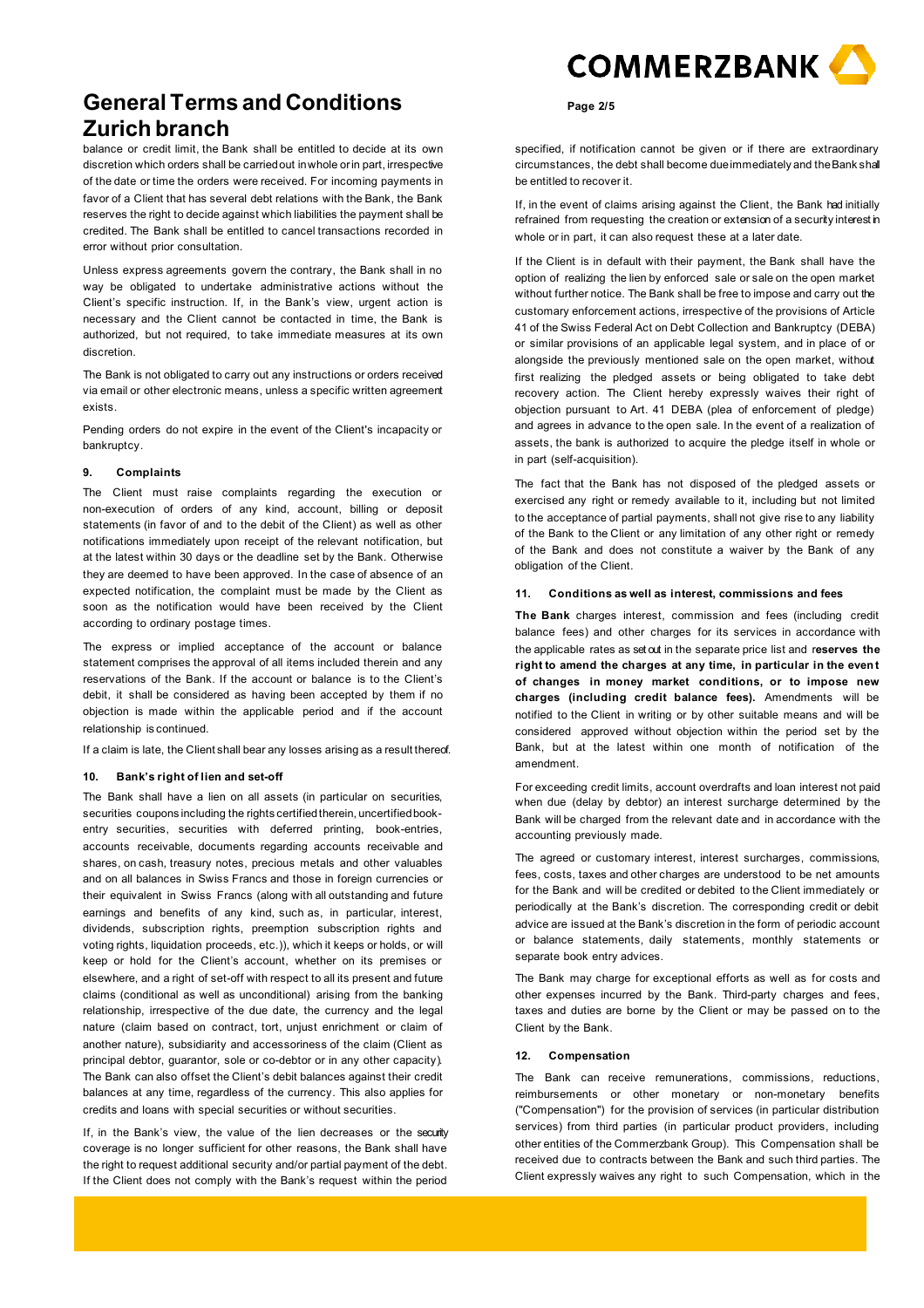absence of a relevant agreement is or could be subject to a repayment obligation, and thereby accepts that the Bank may retain this Compensation as additional remuneration. The basis of calculation and scope of the specified Compensation is to be taken from the Bank's separate price list. The Client is aware and accepts that the payment of such Compensation by third parties could lead to a conflict of interest for the Bank. The Bank takes into account the potential conflict of interest arising through payment of such Compensation by third parties by ensuring that the Client's interests remain protected through measures that conform to international standards.

#### **13. Accounts in foreign currencies**

Bank assets equivalent to credit balances of the Client in a foreign currency will be invested in the same currency within or outside the country or the currency area of thecurrency inquestion. The Client shall bear all economic and legal consequences of exchange rate fluctuations as well as political and public law measures (e.g. payment or transfer prohibitions, taxes and charges) with regard to their credit balances in the country of the currency, currency area or of the investment.

For foreign currency accounts, the Bank shall discharge its obligations exclusively at the registered address of the branch or office at which the account is held, and solely through the establishment of a credit balance at a branch of the Group, a correspondent bank or a bank to be designated by the Client in the territory of the foreign currency. The Bank shall select its correspondent banks with reasonable care.

If it is difficult or impossible for the Bank to transfer the assets, the Bank shall only be obligated to provide the Client with a credit at an entity of the Commerzbank Group, a correspondent bank or a bank to be designated by the Client in the country or currency area of the foreign currency, provided that such a credit is possible.

## **14. Drafts, checks and other instruments**

The Bank shall be entitled to charge back discounted or credited unpaid drafts, checks or other instruments. The same shall apply if checks already paid subsequently prove to be missing, forged or defective. Regardless of this, the Bank shall retain a claim to payment of the total amount of the draft, check or similar instrument, along with related claims against any party liable under the instrument pending the settlement of any outstanding debit balance.

# **15. Termination of bank relationship**

Subject to specifically agreed upon termination conditions, the Bank is entitled to terminate the business relationship or committed or advanced funds at any time with immediate effect, in whole or in part (individual services or credits). In particular, the Bank may cancel credit limits at any time and declare its claims due immediately.

The Client shall inform the Bank immediately of where to transfer the assets and credit balance deposited with Bank. If the Client does not fulfil this obligation within the period specified by the Bank, the Bank can physically deliver these assets or liquidate them and send the proceeds and the Client's remaining credit balance to the last known service address of the Client in the form of a check with discharging effect in a currency determined by the Bank.

## **16. Saturdays equivalent to bank holidays**

Saturdays shall be equivalent to an official bank holiday in all business transactions with the Bank.

## **17. Recording of telephone conversations**

The Client hereby agrees that the Bank and other entities of the Commerzbank Group may record telephone calls or communication via



#### **Page 3/5**

electronic channels (such as email, fax, SMS, online banking, mobile applications, video telephone applications and other electronic channels) between the Client and the Bank or other entities of the Commerzbank Group and retain them for a limited time. The Client also agrees that such recordings may be used for quality and evidentiary purposes (such as trade surveillance) and to comply with legal and regulatory obligations (such as video and online identification).

- **18. Data protection**
- **18.1** Data processing and transmission within the Commerzbank Group

The Bank is authorized, in the course of its business activity and in compliance with the statutory regulations on data protection, to process data collected from Clients, in particular Client-identifying personal data (such as name/company, date of birth/date of incorporation, domicile address/registered office address, nationality/country of domicile or the human voice) for standard banking purposes and on the basis of statutory requirements. This includes, in particular, information relating to their financial, professional and personal background (including transaction data, notably, transaction or payment data, data from the custody, credit, deposit or hedging business, financing data from exports and imports, sales, booking texts, contractual and payment transaction partners, year-end data, data from confidential information on the personal financial situation as well as other data from ongoing advice such as investment projects) (together the "Client Data").

Commerzbank AG, its foreign subsidiaries and companies belonging to the group (the "Commerzbank Group") cooperate closely in the interest of advising and supporting their Clients comprehensively. The Client agrees that in addition to Commerzbank AG with its registered office in the Federal Republic of Germany, its foreign subsidiaries and companies belonging to the Commerzbank Group may also provide the Client with comprehensive advice and support in all banking transactions and financial services (such as investment and risk management, financing, cash management and international business and the other financial products), that Commerzbank AG and the other entities of the Commerzbank Group, for the purpose of establishing, providing advice and support, processing and maintaining the business relationship (including for the purposes of compliance with internal compliance standards such as onboarding and screening and compliance with regulatory requirements at group level), may mutually transmit to each other or make available to each other for electronic retrieval customer data for the purpose of data processing and use (together the "Data Processing Reasons") and that such data is processed and stored in particular by Commerzbank AG in the Federal Republic of Germany, but also by entities of the Group within and outside the Federal Republic of Germany.

The actual location of foreign subsidiaries and information about which entities currently belong to the Commerzbank Group can be found at [www.commerzbank.de/crossborder a](http://www.commerzbank.de/crossborder)nd will be given or sent on request.

# **18.2 Outsourcing of business areas**

The Client accepts and agrees that any entity of the Commerzbank Group may outsource certain areas of business and services, including in the area of electronic data processing, storage and retention, information technology (such as maintenance and operation), the processing of banking transactions (such as payment transactions, securities trading and custody business, especially the processing, administering and safekeeping of securities and other financial instruments), risk management (such as credit analysis , credit risk monitoring, monitoring of credit and trading limits), administrative activities (such as master data management, document management, accounting, debt collection) and compliance (such as combating money laundering and terroris t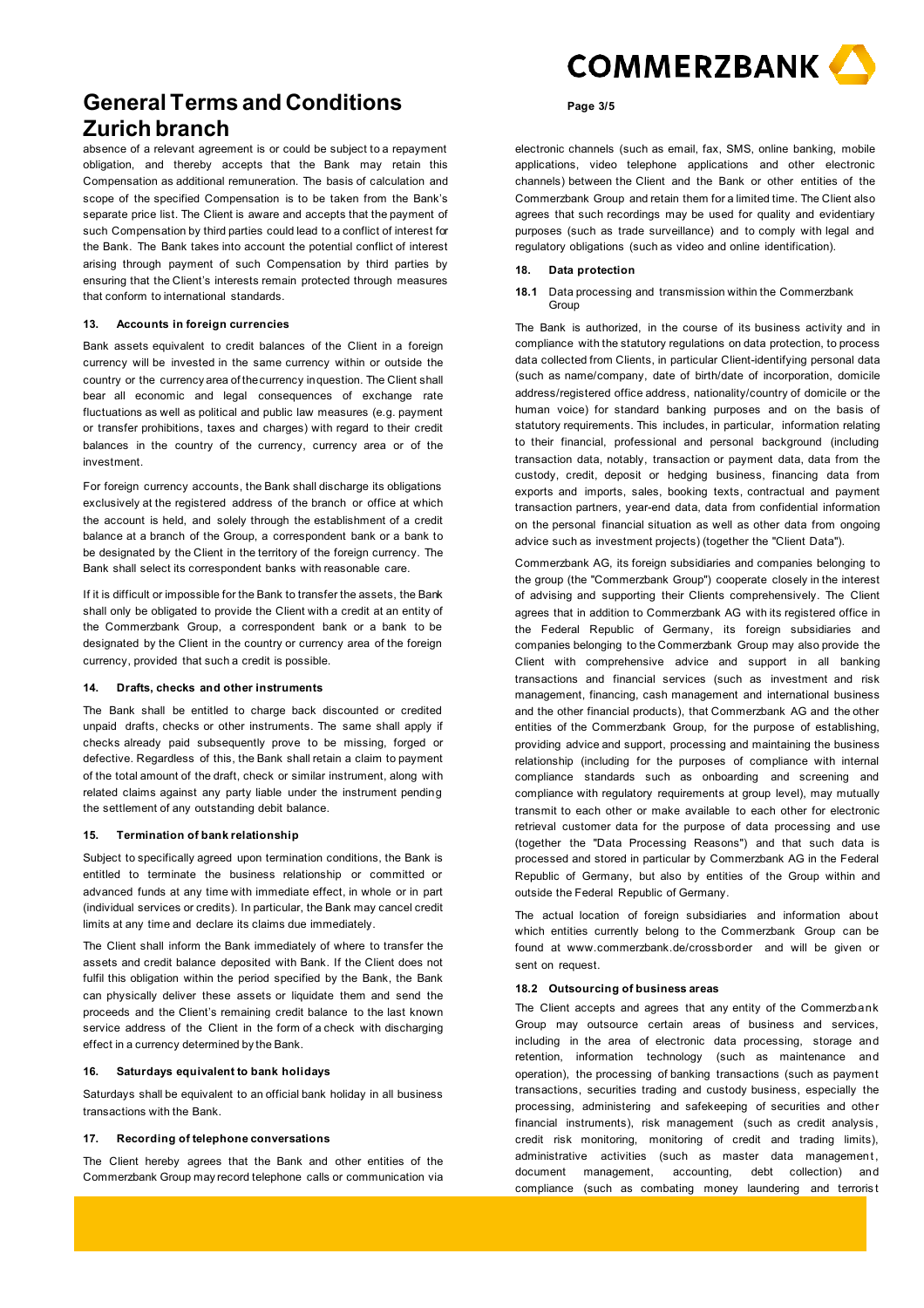financing), in whole or in part and taking into consideration the statutory regulations, to other companies, including entities of the Commerzbank Group (hereinafter referred to as "Servic e Providers"), both domestic and foreign, and possibly by means of the use of a cloud service, in compliance with the statutory rules, and may provide the relevant Service Provider with the necessary Client Data for this purpose.

# **18.3 Profiling and marketing**

The Client acknowledges and agrees that the Bank may store, process, combine and use Client Data (i.e. including personal data) and data from third party sources (including entities of the Commerzbank Group) by technical means and create profiles therefrom. This data is used by the Commerzbank Group in particular to provide the Client with individual advice, tailor-made offers and information on products and services, where applicable, and for market research and marketing purposes. This concerns in particular the following data: master data, financial data (e.g. asset and product data, account and custody account movements as well as transaction and payment data including their components) and Client needs.

## **18.4 Security measures, data protection abroad and information about third parties**

In compliance with the statutory requirements, the necessary security measures for the protection of data and prevention of data transfer to unauthorized persons (for example through internal provisions and information technology measures) are in place. However Commerzbank AG expressly informs the Client that data that enters a foreign country via outsourcing or transfer due to a request by the head office, a foreign branch or foreign company belonging to the group or another foreign company is no longer protected by Swiss law, but is subject to the respective foreign legislation, which may offer a lower level of protection, and that the foreign laws and official directives can require transmission of this data to authorities or other third parties.

The Client hereby acknowledges that the Client Data may contain information about third parties provided to the Bank in connection with the relationship (such as life partners, authorized representatives, beneficial owners, controlling persons, affiliates, subsidiaries or branches of the Client abroad, etc.) and confirms that it is authorized to disclose such information regarding third parties to the Bank and, with respect to the processing, transmission and outsourcing (disclosure) pursuant to Sections 18.1 and 18.2, ensures their consent.

The Client is aware and agrees that all Client Data arising from the business relationship may be transmitted or made available for electronic retrieval within the Commerzbank Group and to third parties in Switzerland and abroad for the purposes set out in Clauses 18.1, 18.2 and 18.3 and this Clause 18.4. The aforementioned transmission or provision extends both to Client Data provided by the Client to the Commerzbank Group during and prior to the establishment of the business relationship as well as to data which the Commerzbank Group itself has obtained or developed on the basis of such data.

# **19. Bank Client confidentiality and other confidentiality provisions**

Institutions, employees and agents of the Bank are, due to data privacy, Bank Client confidentiality and other provisions, subject to the obligation to maintain secrecy regarding the Client's business transactions (the "Confidentiality Obligations").

**The Client hereby releases the Bank, its subsidiaries, its employees and agents from these Confidentiality Obligations and waives the Bank Client confidentiality to the extent necessary to protect the legitimate interests of the Bank**, in particular:

if legal proceedings or criminal charges were threatened or



# **Page 4/5**

initiated by the Client against the Bank in Switzerland or abroad,

- to secure or enforce claims of the Bank and enable it to make use of securities of the Client or third parties in Switzerland or abroad,
- to enforce claims of the Bank against the Client in Switzerland or abroad,
- if the Client made allegations against the Bank in public, to the media or to the authorities in Switzerland or abroad, and
- when contact is re-established in the event of a loss of contact as well as a lack of communications.

Furthermore, the Client hereby releases the Bank, its governing bodies, its employees and agents from their Confidentiality Obligations and waives Bank Client confidentiality in the execution of banking transactions which the Bank carries out for the Client (e.g. payment transactions, securities trading and deposits, in particular purchase, receipt and delivery, safekeeping and sale of securities and/or safe custody assets, transactions in foreign exchange and precious metals, derivative/OTC transactions), in particular when the respective bank transaction has a foreign element. In this context, the Bank is both entitled and mandated to disclose Client data and other data to third parties in Switzerland and abroad who are involved in such bank transactions (e.g. stock exchanges, brokers, banks, trade repositories, processing units and third party custodians, issuers, public authorities or their representatives as well as other third parties that are involved), so that the respective transactions and services can be performed as agreed and the requirements of the applicable laws, regulations, contractual provisions and other rules, business and trading practices as well as compliance standards in Switzerland and abroad can be met.

**In addition, the Client hereby expressly releases the Bank, its subsidiaries, its employees and agents from their Confidentiality Obligations and waives the Bank Client confidentiality in connection with the processing and transmission of Client Data**, in particular personal data, **within the entities of the Commerzbank Group and in connection with the outsourcing** pursuant to Clause 18 above and authorizes the Bank to disclose Client Data in this context.

The foregoing is without prejudice to the Bank's statutory andregulatory obligations of disclosure and notification. The Bank is not obliged to carry out transactions and services if the Client does not consent to the necessary data processing or does not grant a necessary release from statutory or regulatory confidentiality obligations. The Bank is not liable for any resulting loss.

# **20. Amendments to the General Terms and Conditions**

The Bank may amend the General Terms and Conditions at any time. Amendments shall be notified to the Client by means of circular letters or by other appropriate means and shall be deemed to have been accepted if no objection is made within the period specified by the Bank, and at the latest within one month of notification.

#### **21. Severability**

If parts of the General Terms and Conditions, the special conditions or other agreements of the Bank or agreements between the Client and the Bank are null or void, the remaining provisions or partial provisions shall not be affected. The inapplicable provision or partial provision shall be deemed to have been replaced by a provision or partial provision that achieves the originally intended purpose as comprehensively as possible in a legally compliant manner.

## **22. Applicable law, place of jurisdiction and out-of-court arbitration**

All legal relations of the Client or their authorized representative with the Bank are exclusively subject to Swiss law, unless other statutory